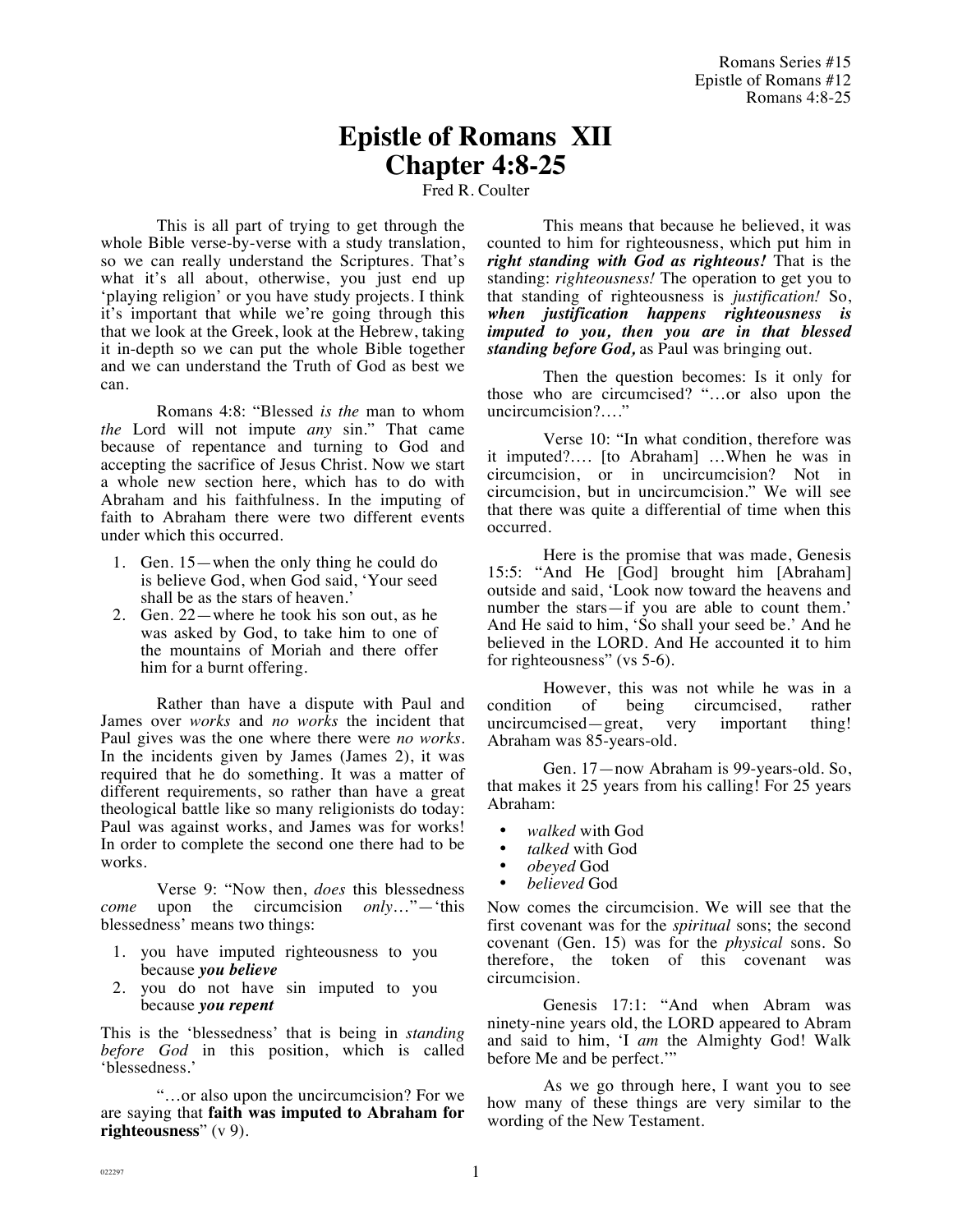Matthew 5:48: "Therefore, you shall be perfect, even as your Father Who *is* in heaven is perfect." We have the same requirement here.

Genesis 17:2: "And I will make My covenant between Me and you, and will multiply you exceedingly.' And Abram fell on his face. And God talked with him, saying, 'As for Me, behold, My covenant is with you, and you shall be a father of many nations. Neither shall your name any more be called Abram, but your name shall be Abraham; for I have made you a father of many nations'" (vs  $2-5$ ).

- What's important about the Word of God? *It's true!*
- What does that mean? *Never fails!*

In other words, if God says He's going to do something, it is as good done! It's going to happen! That's very important for us to understand as we go along with this. God said, "…you shall be a father of many nations," but Abraham hadn't even had his son, yet! That's not counting Ishmael, because Ishmael—as far as the children of promise are concerned—does not count!

Verse 6: "And I will make you exceedingly fruitful, and I will make nations of you, and kings shall come from you. And I will establish My covenant between Me and you and your seed after you in their generations for an everlasting covenant…" (vs 6-7).

This is separate from the covenant in Gen. 15. All the covenants with Abraham come from Gen. 15. So, Gen. 17 is another covenant. Gen. 22 is a third covenant. Why does God have to make different covenants? Separate covenants? *Covenant law requires that once you make the covenant, you cannot add to or take away from!* However, you can make another covenant side-by-side. This is why we have another covenant agreement. This is important!

Verse 7: "'And I will establish My covenant between Me and you and your seed after you in their generations for an everlasting covenant, to be God to you and to your seed after you. And I will give the land to you in which you are a sojourner, and to your seed after you, all the land of Canaan, for an everlasting possession. And I will be their God.' And God said to Abraham, 'And you shall keep My covenant, you and your seed after you in their generations'" (vs 7-9).

Read and study Gen. 15, 17 & 22 and make the comparisons between these three covenants. I think you'll find it very interesting.

Verse 10: "'This is My covenant, which you shall keep, between Me and you and your seed after you. Every male child among you shall be circumcised. And you shall circumcise the flesh of your foreskin. And it shall be a sign of the covenant **between Me and you**" (vs 10-11).

This established the *physical* covenant between God and Abraham's descendents of Israel. You've heard many times that the covenant with Israel was a physical covenant. Physical requirements, letter of the Law-keeping, physical blessings, physical cursings. *No promise of eternal life!* The promise of eternal life came in Gen. 15 & 22! This is for the establishment of the physical nation of Israel and the covenant that would follow.

Verse 12: "And a son of eight days shall be circumcised among you, every male child in your generations; he that is born in the house, or bought with silver of any foreigner who *is* not of your seed. He that is born in your house, and he that is bought with your silver, must be circumcised. And **My covenant shall be in your flesh**…" (vs 12-13).

It's different from the covenant that is to be in your heart, completely different!

"…for an everlasting covenant. And the uncircumcised male child whose flesh of his foreskin is not circumcised, that soul shall be cut off from his people—*for* he has broken My covenant" (vs 13-14). Then He gave the blessing to Sarah.

Verse 23: "And Abraham took his son Ishmael, and all that were born in his house, and all that were bought with his silver—every male among the men of Abraham's house—and circumcised the flesh of their foreskins in the same day, even as God said to him. And Abraham *was* ninety-nine years old…" (vs 23-24). Inclusive counting—25 years from when he was called; that he:

- *loved* God
- *served* God
- *obeyed* God
- *believed* God

—and all of that was imputed as righteousness to him, for the very purpose that when we come to the New Testament covenant, that it can be imputed to those who are commonly called Gentiles and were never circumcised in the flesh, that they could have the same standing before God the Father and Jesus Christ without the requirement of physical circumcision. That's why what we covered in Rom. 2 is so very, very important.

This was the whole point that Paul was making, Romans 4:11: "And *afterwards* he received *the* sign of circumcision, *as* a seal of the righteousness of the faith that *he had* **in the**  *condition of* **uncircumcision**…"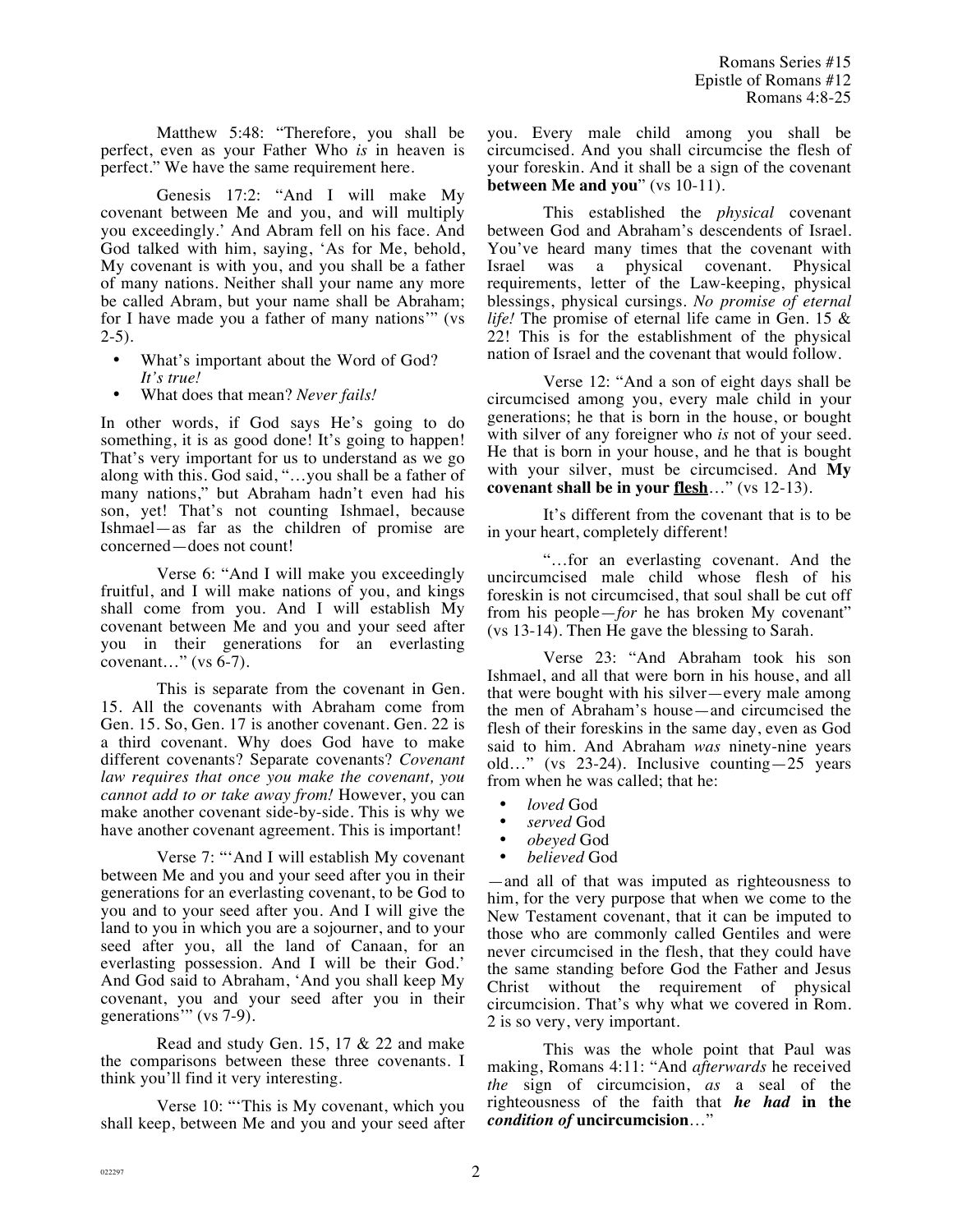Whatever God commanded him to do, or asked him to do, *he did!* And that's part of the righteousness.

"…that he might become *the* father of all those who believe, though they have not been circumcised, in order that the righteousness *of faith* might also be imputed to them" (v 11).

One very, very important thing to understand: When it came time to open the way for calling to eternal salvation, God opened it to all nations with the beginning of the New Testament Church. That's why a very few years after the Church started—which we know started the Day of Pentecost (Acts 2)—by time we get to Acts 10 Cornelius is brought on the scene; a Gentile. Then it goes from there to all the other nations. So in effect, God was showing—as was revealed to Peter—that He was no respecter of persons. When it came time to offer eternal salvation through Jesus Christ, He offered it to all people at the same time! That's why the covenant with Israel was a physical covenant. No promise of eternal life; that was separate. This is what Paul is bringing out here.

Throughout the Israelite nation there is still the practice of circumcision, although it's becoming less and less of a majority thing now. Was it required for them to receive the blessings? What we are receiving now is the result of the promises given to Abraham, Isaac and Jacob, more than what we would be receiving under what the Old Covenant would produce for those people who would be in a condition of circumcision. However, a lot of those who, in studying the Scriptures, saw that circumcision God honored went ahead and had circumcision for all the male children. *But it doesn't put a person in better standing with God because they are!* That's the whole lesson. Was Abraham in better standing with God after he was circumcised? Before he was circumcised? *or* Was it the same standing whether he was or not? So, Gen. 17 is a separate covenant for the physical nation of Israel.

For "…all those who believe, though they have not been circumcised, in order that the righteousness *of faith* might also be imputed to them." (v 11).

To believe God is greater than circumcision; to believe God causes you to do what God wants you to do without having to say, 'this is the law unto death if you don't do it.' You establish law with desire in the heart; that's the righteousness of faith.

"…and *that he* might become *the* father of *the* circumcision—not to those who are of the circumcision only, but also to those who walk in the footsteps of the faith of our father Abraham…" (vs 11-12).

Gen. 26:5 shows the obedience. If you're going to walk the way that Abraham did, you're going to obey. He 'obeyed My voice. kept My charge, My commandments, My statutes and My laws'

"…which he had during *his* uncircumcision. For the promise to Abraham, or to his seed, that he should be heir of the world, *was* not *given* through law…" (vs 12-13)—*covenant and promise* equate; a covenant is always based upon a promise.

So, the promise to Abraham or to his seed, that he should become heir of the world expands from the land of Canaan to the north, to the south and to the east and west, but now it's understood to be the *whole world*. That's how it expands!

"…not *given* through law…" (v 13). In other words, there was not a law that was ever made which was told to Abraham, 'Abraham, keep this law and you will be heir of the whole world.' *NO! He had to believe God, because believing God is greater than law-keeping*—and there was no law made that it could be done.

"…rather, *it was* through *the* righteousness of faith; because if those of *the* law *be the* heirs, *then* faith is made void..." (vs 13-14).

Very important to understand: *You cannot accomplish and receive eternal life through works of law! Only in belief in Christ and faith in the sacrifice of Christ, and belief in God!* Are there people who keep the Sabbath, but don't believe in Christ? *Yes!* The whole history of the Jews, from the time of the beginning of the New Testament Church until now, is a testimony that eternal life cannot come through law! That does not mean that we are not required to keep the commandments of God.

If it were, "…*then* faith is made void, and the promise *is* made of no effect" (v 14). Can you take the promise of God and make the promise of God of no effect? *No way!* So, what he was doing was he was saying to the Jews, 'Look, I want you to understand something concerning law':

- law cannot accomplish the giving of eternal life
- law cannot accomplish what belief will accomplish

Verse 15: "For the Law works out wrath…" Why? *Because it defines the penalty for breaking the Law, which is sin!* That is wrath! That is punishment! "…because where no law is, *there is* no transgression" (v 15).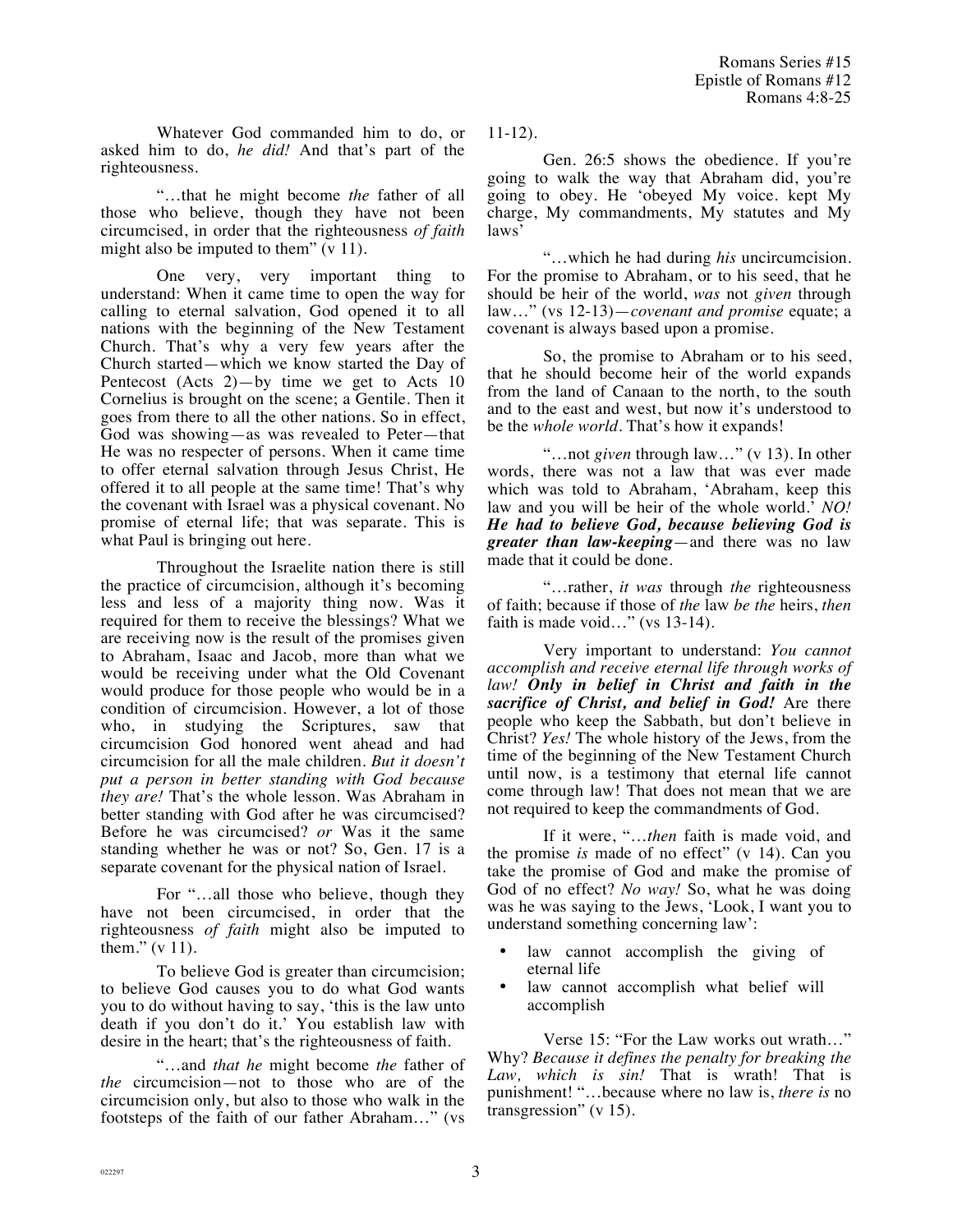They're just stating a simple fact. That's why there are always laws. That's why there needs to be repentance, because sin is the 'transgression of the Law.' It defines it. No law can give eternal life! *No law!* What if there was a law which read: 'If you keep the Sabbath perfect for one thousand Sabbaths in a row'—that would be basically a little over 20 years—you could receive eternal life.' What if a person kept 999 Sabbaths perfectly and died and come up to receive eternal life, and it was said, 'No, you missed one, sorry about that; you did not fulfill the law—no eternal life!' *Law just tells us what sin is!*

Verse 16: "For this reason… [this right standing with God] …*it is* of faith, in order that *it might be* by grace…"

Now we're beginning to be introduced to *grace. Grace covers your whole standing before God!* Does any human being deserve to be held blameless? *No!* Does any human being deserve to be in right standing, himself? *No!*

- God does it by calling!
- God does it by choice!<br>• God does it by grace!
- God does it by grace!

We're beginning to be introduced to grace.

"…to the end that the promise might be certain to all the seed—not to the one who is of the law only, but also to the one who is of *the* faith of Abraham, who is *the* father of us all" (v 16).

Now Paul introduces something very profound that we're going to understand in Gal. 3. Abraham is the father of us all. What does this tell us? *Christianity began with Abraham!* Abraham is the forefather for what would follow with Christ. Inbetween Abraham and Christ we had the covenant with Israel, which would come up to the time of Christ. Why was that necessary? *To fulfill the promises in the flesh, and to have it enacted at the set time of God's plan!* So, he becomes the father of us all.

Verse 17: "(Exactly as it is written: 'I have made you a father of many nations.') before God in Whom he believed, Who gives life to the dead, and calls the things that are not as though they are; *and*  who against hope believed in hope..." (vs 17-18).

Sometimes we get down to the nitty-gritty of things and everything is so bleak that there's nothing you can hope in, *except hope!* Do you understand what that means? If you have no job and you have no food and you have no clothes and you have no home (I'm using extreme measures here) and you're standing up before the firing squad, what is your only hope? *Hope in God!*

The Apostle John had something very similar to that. He was arrested, carted off to the Isle of Patmos, convicted, sentenced to death, to be boiled in oil. They got him all ready, dropped him in the boiling oil and the tradition is that God just expelled him right out of the boiling oil, just like Shadrach, Meshach and Abednego.

I imagine the Apostle John said the same thing that Shadrach, Meshach and Abednego said: 'Doesn't matter if you want to throw me into the boiling oil, throw me in, but God is able to protect me if it's His will.' That's what Shadrach, Meshach and Abednego told Nebuchadnezzar. They said, 'We're not going to bow down to your idol.' *I'm going to throw you into the fiery furnace.* 'If God wants to, He can save us; if not we'll die.' That's hoping in hope!

What about Abraham? *Here he was 99 years-old and his wife was ten years younger!* Isaac was not a child of pre-menopause. There is no way except it be promise! But because he believed God, God did it! That's hoping in hope!

"…in order that he might become a father of many nations, according to that which was spoken, 'So shall your seed be.' And he, not being weak in the faith…" (vs 18-19).

He had some doubts and hesitations and Sarah had her little 'laugh' session. Abraham also snickered a little bit, and God just told them 'nope, it's going to be.'

"…considered not his own body, already having become dead, being about one hundred years old, nor *did he consider* the deadness of Sarah's womb; and he did not doubt the promise of God through unbelief; rather, he was strengthened in the faith, giving glory to God; for he was fully persuaded that what He has promised, **He is also able to do**" (vs 19-21).

You can also translate that just little bit differently. You can translate it *'had the power to perform.'* So, whatever God says, because if God is God, which He is; and God is true, which He is; whatever God says will happen, He was able to do!

Verse 22: "As a result, it was also imputed to him for righteousness." So, he had righteousness imputed to him on many occasions. *Yes, he did!*

Verse 23: "But it was not written for his sake alone, that it was imputed to him; rather, *it was* also *written* for our sakes, to whom it shall be imputed—to those who believe in Him Who raised Jesus our Lord from *the* dead; Who was delivered for our offenses and was raised for our justification" (vs 23-25).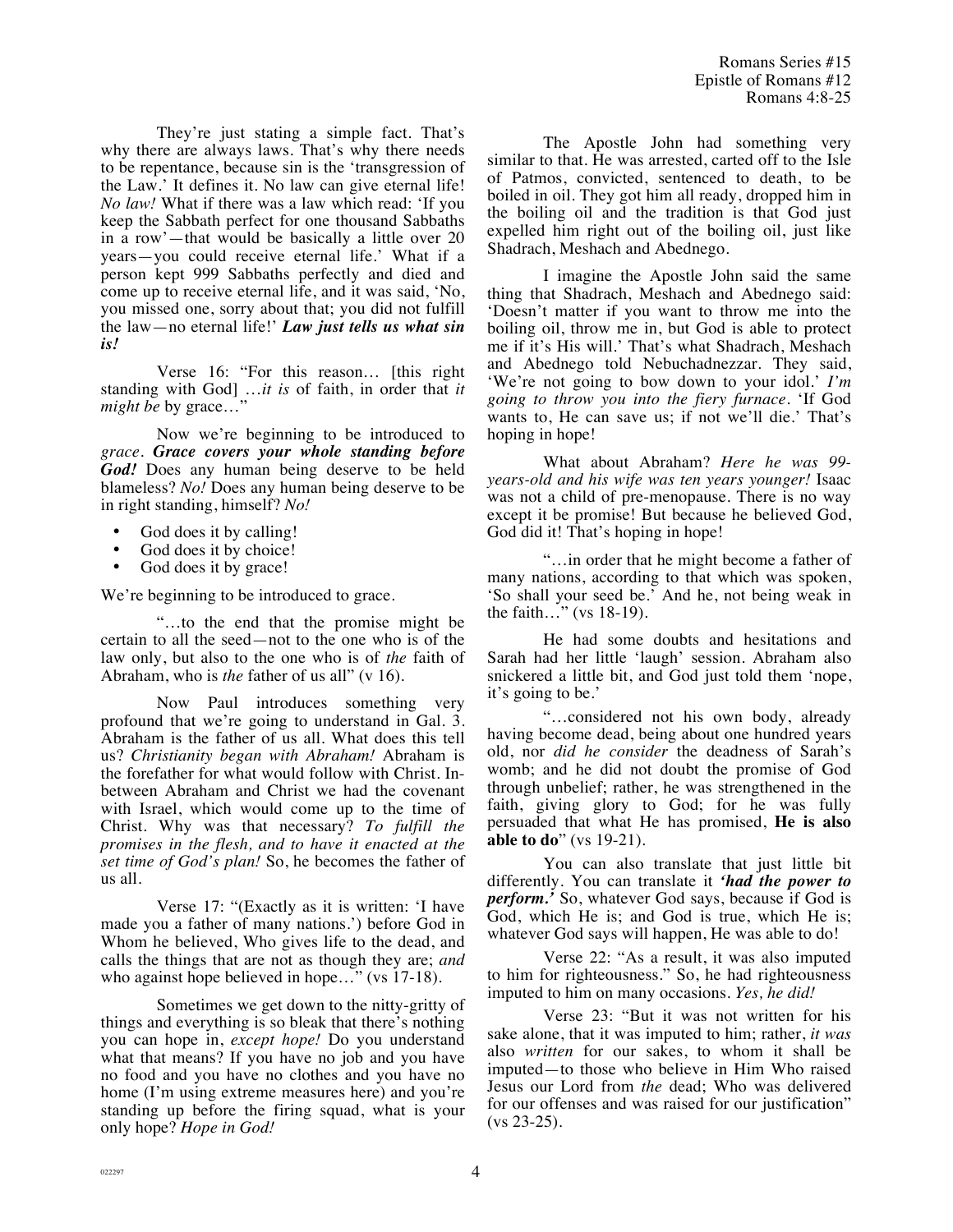Let's go back and do a word analysis here; let's go back to the first part of Rom. 4:

#### **believed or believing:**

- v 3—"…'And Abraham **believed** God…'"
- v 5—"But to the one who does not work, but **believes** in Him …"
- v 11—"…that he might become *the* father of all those who **believe**…"

—that is the literal, precise translation; it's active, ongoing! In other words, when do you believe God? Only when you're in trouble, that He will rescue? *or* Do you believe Him *all the time* in all circumstances? *You are believing in an active, present tense, ongoing way!*

- v 17—"…Whom he **believed**…"
- v 18—"Who against hope **believed** in hope…"

I think that is one of the strongest, most encouraging thing that you can have: *believe in hope!* It's kind of like we've said before: *when all else fails, remember God loves you!* The world may hate you; everyone around may hate you. When it's all over and done, God loves you! That's why He's called you! That's *believing!* "…hope **believe** in hope…"

• v 24—"…to those who **believe** in Him Who raised Jesus our Lord from *the* dead."

So, we've got six times *belief* is mentioned. That comes right along with *faith.* Believing is the verb form of faith. In the Hebrews *believe* means *to faithize.* Faith is the noun.

## **faith:**

- v 5—"…his **faith** is reckoned for righteousness."
- v 9—"…For we are saying that **faith** was imputed to Abraham for righteousness."

That's interesting; if you *believe God*, God adds to you *faith!*

- v 11—"…*as* a seal of the righteousness of the **faith** that *he had* in the *condition of* uncircumcision…"
- v 12<sup>-"</sup>...those who are of the circumcision only, but also to those who walk in the footsteps of the **faith** of our father Abraham…"

You could almost give a whole sermon on *what does it mean to walk in the footsteps of our father Abraham?*

• v 13—"…rather, *it was* through *the* righteousness **of faith**"

- v 14—"Because if those of the law be *the* heirs, *then* **faith** has been made void…"
- v 16—"For this reason *it is* **of faith**… but also to the one who is **of** *the* **faith** of Abraham…"
- v 19—"And he, not being weak in **the faith**…"
- v 20<sup>-"</sup>...he was strengthened in the **faith**"

You put those all together, that actually gives you a formula of how to grow in faith and be strengthened in faith by believing in God. *Faith* ten times; six times *believe/believing*. Then we have *imputed* (you can do that yourself). Imputed means *it's given to you;* you have not earned it. It is given to you as a gift, because God wants you to have it. That's what's so important concerning your standing with God. It's not what you can do to make yourself right to God, because there's nothing you can do to make yourself right. But if you *believe* that God will forgive your sins, God *imputes* righteousness to you. *By grace you have that standing before God!* 

The distinction between circumcision and uncircumcision is profound, because it's showing that *true spirituality* is not based upon any physical characteristics, but based upon *your belief!* That involves your whole being. Whatever you believe as a person, that's what you're going to act upon. This *belief comes from the heart*. Not only when Christ comes, but what does Christ do in our lifetime for us? What is He more concerned about than anything else? *Your heart!*

Revelation 2:23—Christ is talking about the false doctrines because of Jezebel, the false prophetess: "And I will kill her children with death; and **all the churches shall know that I am He Who searches** *the* **reins and hearts**…" That's what God is interested in. As you believe in your heart that's how you act, that's how you function.

"…and I will give to each of you according to your works" (v 23). It's very interesting when you put it all together.

In other words, from your heart—which you are motivated to do—that's what God is going to judge you on: what your motive was, not what your action was. Why? *Because people can do apparently good things on the outside,* but what is their heart and their motive?

"…He "…searches *the* reins…" How does God test the heart? It's almost like there's a spiritual connection. That's called "…*the* reins…" That's how He looks upon us. That's why it's so very important.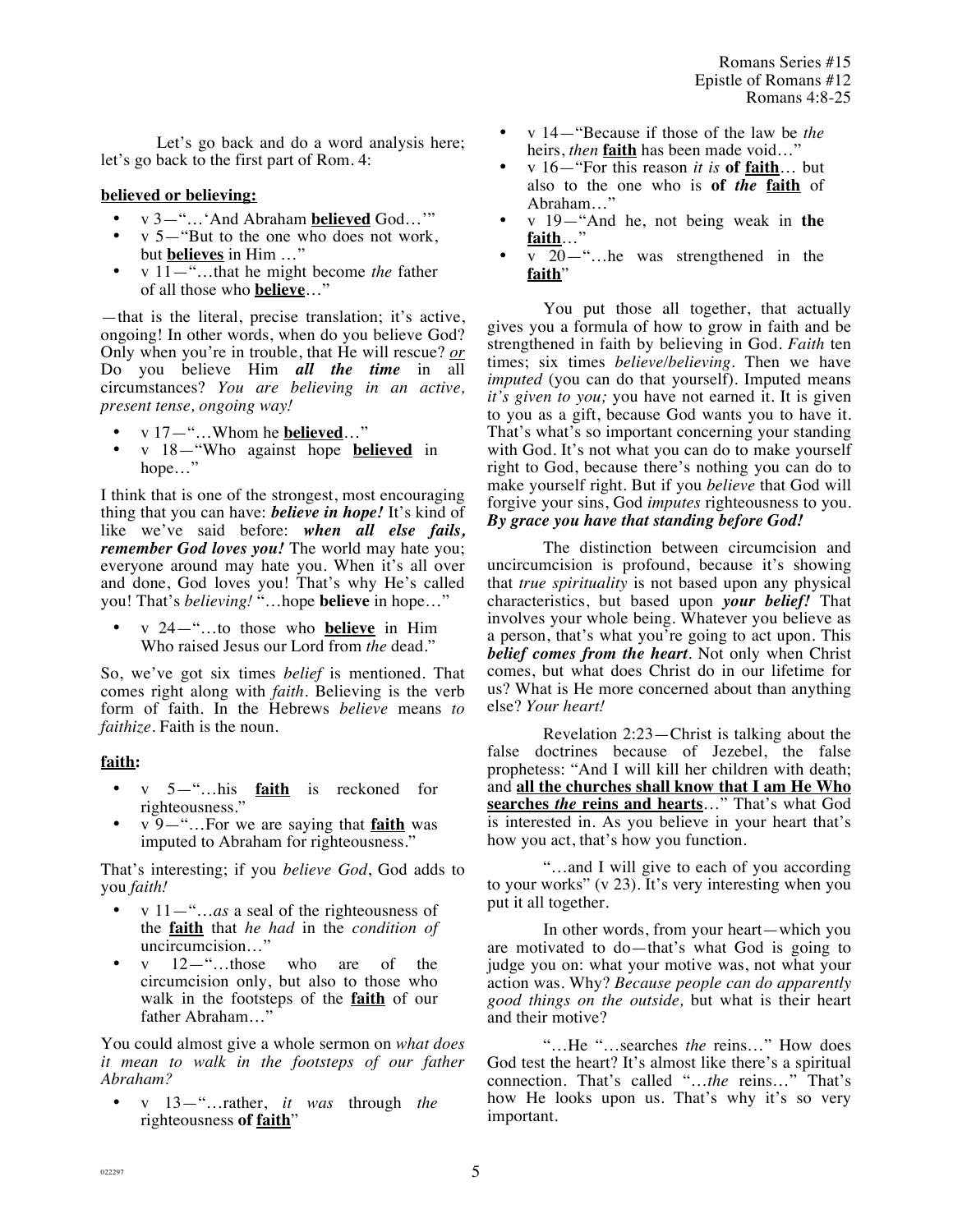I know in the difficulties that people have been going through, they have missed the whole thing concerning the love of God. If you do that, then you've missed the whole thing, regardless of what you're focusing on. If you're going to love God—and that's choice from your heart everything that you do is based upon that. That's what God desires more than anything else. He wants you to keep the Sabbath. He wants you keep the Holy Days. He wants you do those things, but *He wants you to do it from the heart! He wants your converted heart!* That's what is being explained here in Rom. 4.

Let's look at a couple of other things that are very important for us to realize. Let's look at *believing* with some other Scriptures and see how this applies. Heb. 11:6 is a basic, fundamental thing. Has God ever revealed Himself to an atheist? I'm sure that in an extreme case, like Saul who became the Apostle Paul, God can reach down and call anyone. However, I'm talking in general here. If a person doesn't believe in God, is God going to reveal Himself to them? *No!* It's a fundamental thing.

Hebrews 11:6: "Now **without faith**… [the absence of faith] …*it is* **impossible to please** *God*. For it is **mandatory**… [it's a requirement] …*for* the one who comes to God… [notice who's doing the coming; you're coming to God] …**to believe that He exists**… [that He *is*] …and *that* He is a rewarder of those who diligently seek Him."

What are we to seek? *God!* Many people have a 'religion' to seek 'a benefit.' Do you understand the difference?

#### (go to the next track)

If you're seeking a benefit, you're coming to God for *yourself!* That's right, selfishness resents. God, *I want*. In other words, you're coming to God with a condition. *Yes, you are!* Just like when Christ was on the cross, they said, 'If You come down off the cross we'll believe that you're the Son of God.' *Coming to God with a condition!* But you have to come to God and believe that He is, and you have to diligently seek Him. Why is that more important? *Because if you seek Him diligently and seek Him with a the whole heart, you'll find Him!* God wants you to understand Him!

What good would it do to receive all kinds of blessings and not know God? Would you be a better person? *No!* Chances are you'd be worse. It's the same way in prayer. You go in prayer and you have a long list. Prayer is to seek God; to love God! The list becomes secondary. Or you could put it another way, you can't go to God with a position or a condition. You go to God with a position: 'Okay, God, I will believe You if *thus and such.*' You're taking a position. That's why when repentance comes it is unconditional. That's why when God grants repentance, it is from the heart, not just repenting of an action that you have done. You must seek Him! *Seek with Him with all your heart, all your soul and all your being!* That is the fundamental thing concerning belief and faith.

Let's come to the Gospel of John and do just a little bit of survey. Here's a classical example of seeking something, having a position, to come to God as a condition.

John 6:11—the feeding of the 5,000; this is quite a thing: "And Jesus took the loaves; and when He had given thanks, He distributed *them* to the disciples, and the disciples to those who were sitting; and in like manner the small fish, as much as they desired. And when they were filled, He said to His disciples, 'Gather together the fragments that are left over, so that nothing may be lost.' Then they gathered *them* together, filling twelve baskets with fragments from the five barley loaves, which were left over by those who had eaten. Now, when the men saw the miracle that Jesus had done, they said, 'Of a truth, this is the Prophet Who was to come into the world'" (vs  $11-14$ ).

They were looking for the Messiah at that time. When they say this, they said, 'Man, He's it!'

Verse 15: "Because Jesus perceived that they were about to come and seize Him, so that they might make Him king…" They had a political position now; they had a Champion Who would feed them. That's what they were after.

"…He withdrew again to a mountain by Himself alone" (v 15). They couldn't find Him; later they found Him. He had gone up on the mountain and went down across the sea.

Verse 25: "And after finding Him *on* the other side of the sea, they said to Him, 'Rabbi, when did You come here?' Jesus answered them and said, 'Truly, truly I say to you, **you do not seek Me because you saw** *the* **miracles**… [that is to believe that He was the Son of God] …but because you ate the bread and were satisfied'" (vs 25-26). They had a condition: food.

Then Jesus gives them the lesson, v 27: "Do not labor *for* the food that perishes, but *for* the food that endures unto eternal life, which the Son of man shall give to you; for Him has God the Father sealed.' Therefore, they said to Him, 'What shall we do, in order that we ourselves may do the works of God?"" (vs 27-28). They wanted a pronouncement.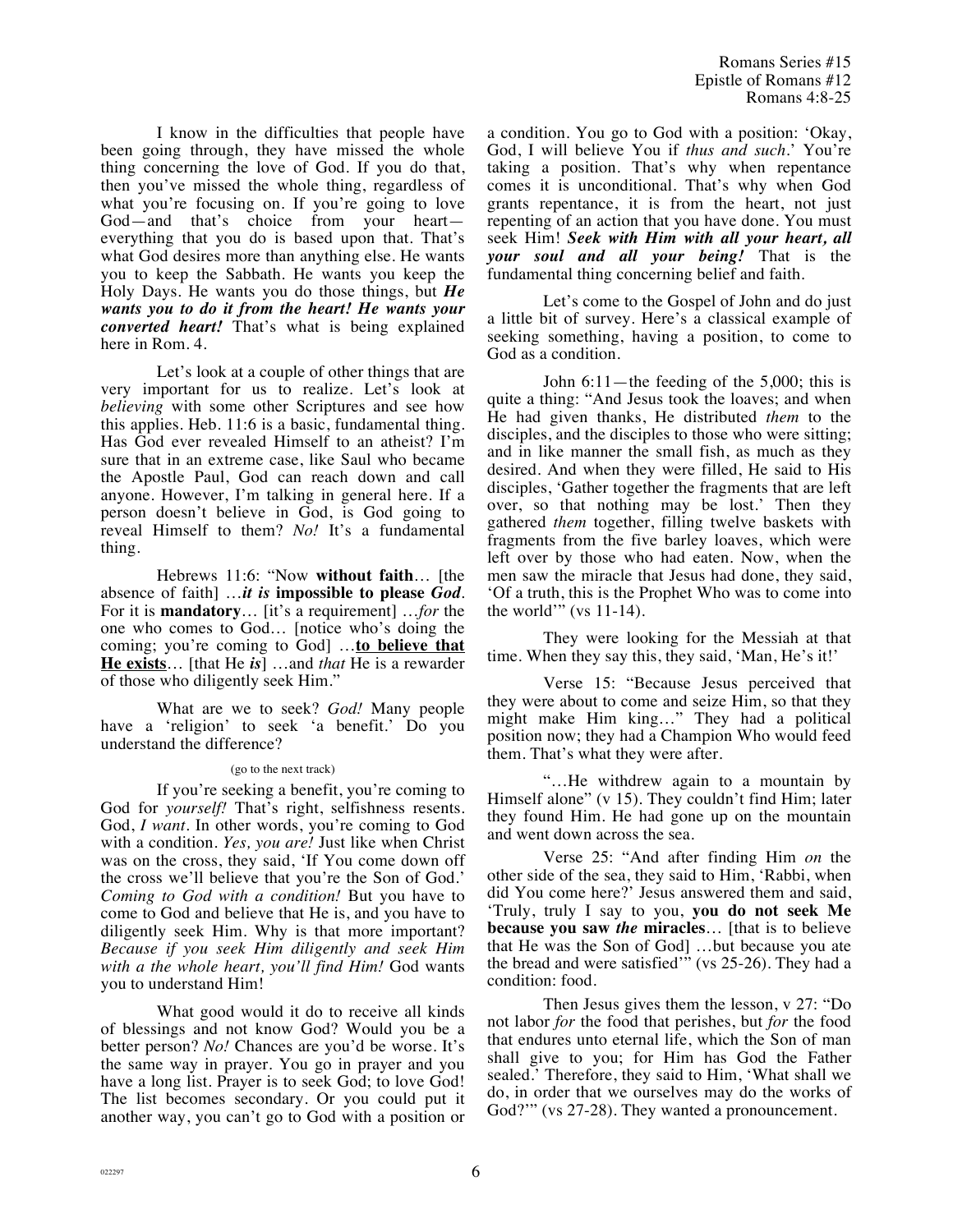What would that be? *Like a law!* If you give a pronouncement, it's like a law. *Do this! Do that! Do the other thing!* People want to do good things to receive good things. But that has nothing to do with conversion. That has nothing to do with loving God. That has nothing to do with worshipping God.

Verse 29: "Jesus answered and said to them, 'This is the work of God: that you believe in Him Whom He has sent.'"

In other words, believe on Christ. That is a greater requirement than a physical thing. This ties right in, this is absolutely no different, with Abraham. God took him abroad and said, 'Look at all the stars, if you're able to number them so shall your seed be.' And Abraham *believed* God! This is what Jesus is saying!

Verse 30: "Therefore, they said to Him, 'What sign will You perform, that we may see *it* and believe You? What work will You do?…. [they came on and said, 'Gotcha!'] …Our fathers ate manna in the wilderness, as it is written… [quoted Scripture] …"He gave them bread to eat *that came down* from heaven."' Then Jesus said to them, 'Truly, truly I say to you, Moses did not give you the bread from heaven; but My Father gives you the true Bread from heaven…. [He completely shifts away from the physical thing to the spiritual thing immediately. They couldn't understand that.] …For the bread of God is He Who comes down from heaven and gives life to the world.' Therefore, they said to Him, 'Lord, give this bread to us always.' Jesus said to them…" (vs 35).

Now He really confounded them. The reason is to make it spiritually discernable for those who seek a position. Those who have a condition will never understand it. Those who are seeking God and believing God will understand it; that's why He gave it this way.

Verse 35: "Jesus said to them, 'I AM the Bread of Life; the one who comes to Me shall never hunger; and the one who believes in Me shall never thirst at any time. But *as* I said to you, you also have seen Me, yet, you do not believe'" (vs 35-36).

So, when you have a petitioner seek a position, you're not seeking God; you're not believing God! There it is right there from what Jesus said. Something else that happens with belief that cannot come by law, which is the receiving of the Holy Spirit.

John 7:37 "Now, in the last day, the great *day* of the Feast, Jesus stood and called out, saying, 'If anyone thirsts, let him come to Me and drink. The one who believes in Me, **as the Scripture has**  **said**… [the benefit and blessing of belief] …out of his belly shall flow rivers of living water.' But this He spoke concerning the Spirit, which those who believed in Him would soon receive; for *the* Holy Spirit was not yet *given* because Jesus was not yet glorified." (vs 37-39). There comes the blessing and the benefit.

Which is greater, the Holy Spirit, which leads to eternal life, that you receive because you believe; or to have physical food given to you even for the rest of your life until you die, but you never receive eternal life? There's no comparison. That's why *no law* can give eternal life. It has to be based on *faith and belief!* That alone comes from God! We can't go to God and demand it. God won't give it that way.

Sidebar: I got a call from a man who read John 10:22: "Now it was winter, and the Feast of Dedication was taking place at Jerusalem." Everyone looks at that and thinks that was the dedication of the temple after it was dedicated from the 'abomination made desolate' by Antiochus Epiphanies during the days of the Maccabees, from which the Jews have the practice of Hanukkah or Festival of Lights.

This man asked me: Could this not also be the dedication which came from the time of Ezra when the second temple was really dedicated? Which is also in winter in the month of Adar? I said I never thought of that until he brought it up. So, I looked it up and thought it's very possible. But a lot of people turn here and say that Jesus kept Hanukkah, so therefore, we should keep Hanukkah. Well, what if it's the other dedication? We don't know, it doesn't tell us.

Verse 23: "And Jesus was walking in the temple in Solomon's porch. Then the Jews encircled Him and said to Him, 'How long are You going to hold us in suspense? If You are the Christ, tell us plainly.' Jesus answered them, 'I have told you, **but you do not believe**. The works that I am doing in My Father's name, these bear witness of Me. But **you do not believe** because you are not of My sheep, as I said to you. My sheep hear My voice, and I know them, and they follow Me. And I give them eternal life, and they shall never perish; and no one shall take them out of My hand'" (vs  $23-28$ ).

If you get down and discouraged and think all is lost and there's no hope and you can't even hope in hope, turn right here and claim this promise. No one, not even you—you could if you rejected God—can take yourself away from Christ if you love Him, if you believe Him; *never happen!*

Verse 29: "'My Father, Who has given *them*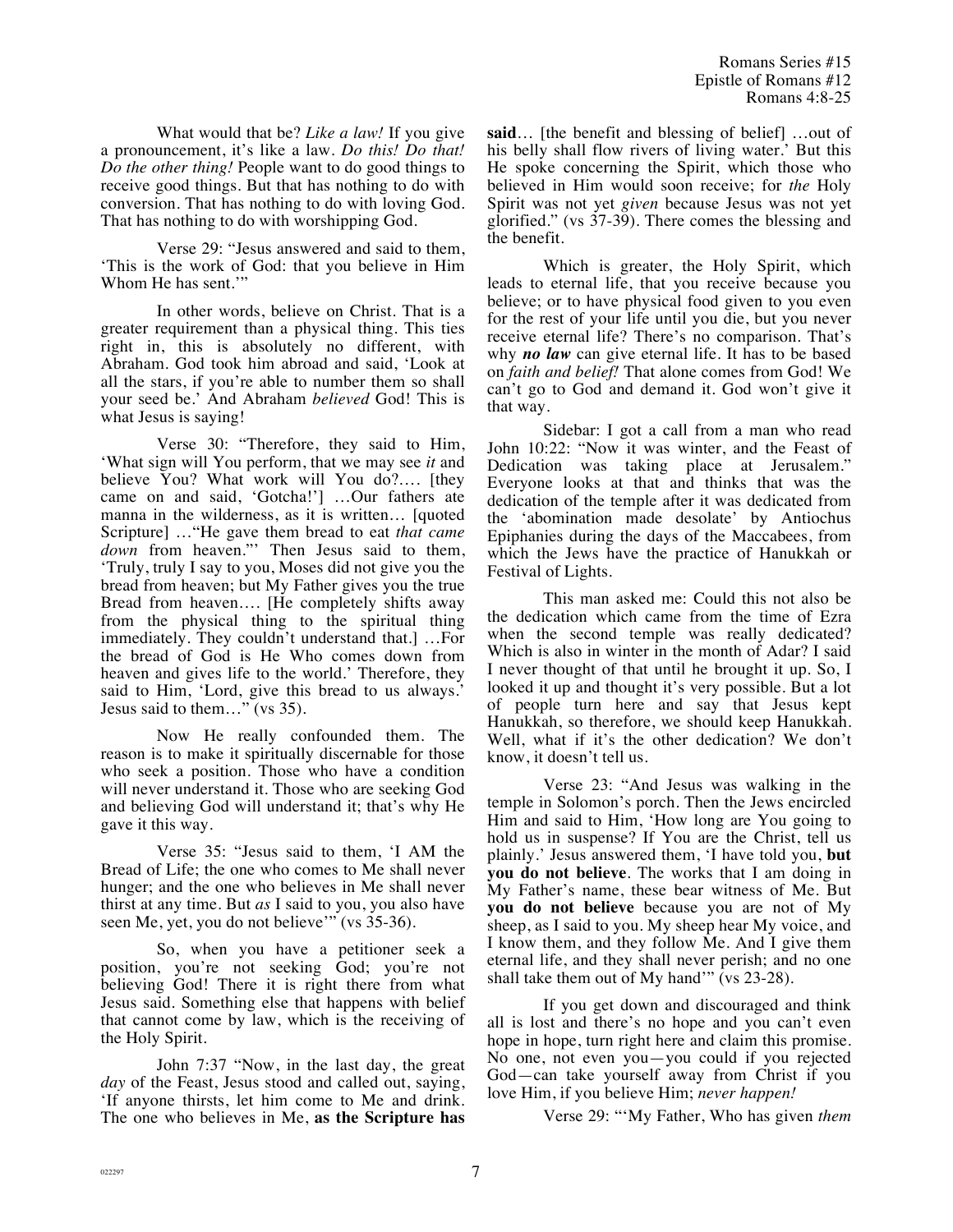to Me, is greater than all; and no one has the power to seize *them* from My Father's hand. I and the Father are one.' Then the Jews again picked up stones so that they might stone Him. Jesus answered them, 'Many good works I have showed you from My Father. For which of them are you about to stone Me?' The Jews answered Him, saying, 'We will not stone You for a good work, but for blasphemy, and because You, being a man, are making Yourself God'" (vs 29-33). That's the whole thing today of Judaism against Christianity!

Verse 34: "Jesus answered them, 'Is it not written in your law, "I said, 'You are **gods'**"?…. [They change that to 'judges.' It doesn't mean *judges.* It means *gods*—elohim!] …If He called them gods, to whom the Word of God came' (and the Scriptures cannot be broken)" (vs 34-35). That's a profound verse; it's something to always understand. You may transgress a law, but you can't break the Scriptures.

Verse 36: "*Why* do you say *of Him* Whom the Father has sanctified and sent into the world, 'You are blaspheming,' because I said, 'I am *the* Son of God?'…. [He made it clear!] …If I do not do the works of My Father, do not believe Me. But if I do, even if you do not believe Me, **believe the works**; so that you may perceive and may believe that the Father *is* in Me, and I in Him.' Then they again sought to take Him..." (vs 34-39).

Those are pretty strong words. When you compare the lack of believe and so forth. He even says, "…**believe the works**; so that you may perceive and may believe that the Father…" and that's the first step that 'you may believe Me.' That's what people need to do in their lives, too.

Here's part of the spiritual blessing that comes from belief, from faith:

Ephesians 1:17: "That the God of our Lord Jesus Christ, the Father of glory, may give you *the* spirit of wisdom and revelation in *the* knowledge of Him."

Brethren, we need that more than ever before, especially now in the times we're living in and all the things we have to fight against; with all the false doctrines and so forth.

Verse 18:*"And* may the eyes of your mind be enlightened… [by the Spirit of God] …in order that you may comprehend what is the hope of His calling…" There we go beyond just hoping in hope. Now that we *know* what the hope of His calling is.

"…and what *are* the riches of the glory of His inheritance in the saints"  $(v 18)$ . It's going to be something!

I'm viewing these doctrinal wars and spiritual battles a little differently now. Sometimes you can get exhausted by them. I know I do! So many false doctrines, so many false ideas coming along. It just sort of wears you to a nub.

You need to look at it this way; look at the other side of the coin: Since there are so many forces against true Christianity and what we are learning, doing, practicing and believing has got to be worth an awful lot. I mean, if eternal life didn't amount to very much, do you think Satan would be that active trying to deceive, trying to take away, throw every kind of thing at you? *No!* Look at it the other way around, it's got to be important! It's got to be so that we understand the Truth, believe the Truth and live by the Truth. There's one thing about Truth, Truth is re-provable and *re-provable* and *re-provable*, because there is no lie of the Truth. That is what is so great, brethren! So, the inheritance is going to be something!

Verse 19: "And what is the exceeding greatness of His power toward us **who believe**… [there again, that is present tense: *who are believing*] …according to the inner working of His mighty power"—which then is the Holy Spirit of God within us!

Now, let's go look at another aspect of this, the spiritual and physical applications of Romans 4:17: "(Exactly as it is written: 'I have made you a father of many nations.')…." What does the fullness of that sentence mean? When do you suppose that this would reach its fullest point? *After the Millennium! After the 100-year White Throne Judgment period, and the bringing of New Jerusalem to the earth and there are the nations that are saved!* That's going to be something! That is going to be phenomenal!

Let's look at two different sections of this: the physical nation of Israel, who was to help bring the Word of God to the world. That was one of their profound missions.

Exodus 19:4: "You have seen what I did to the Egyptians…" That was pretty awesome! You go back and read everything that was done.

"'…and *how* I bore you on eagles' wings and brought you unto Myself. Now, therefore, if you will obey My voice indeed, and keep My covenant, then you shall be a special treasure to Me above all people; for all the earth *is* Mine. And you shall be to Me a kingdom of priests and a Holy nation.' These *are* the words which you shall speak to the children of Israel" (vs 4-6).

In that then is the preliminary overview of the whole covenant that God established with Israel.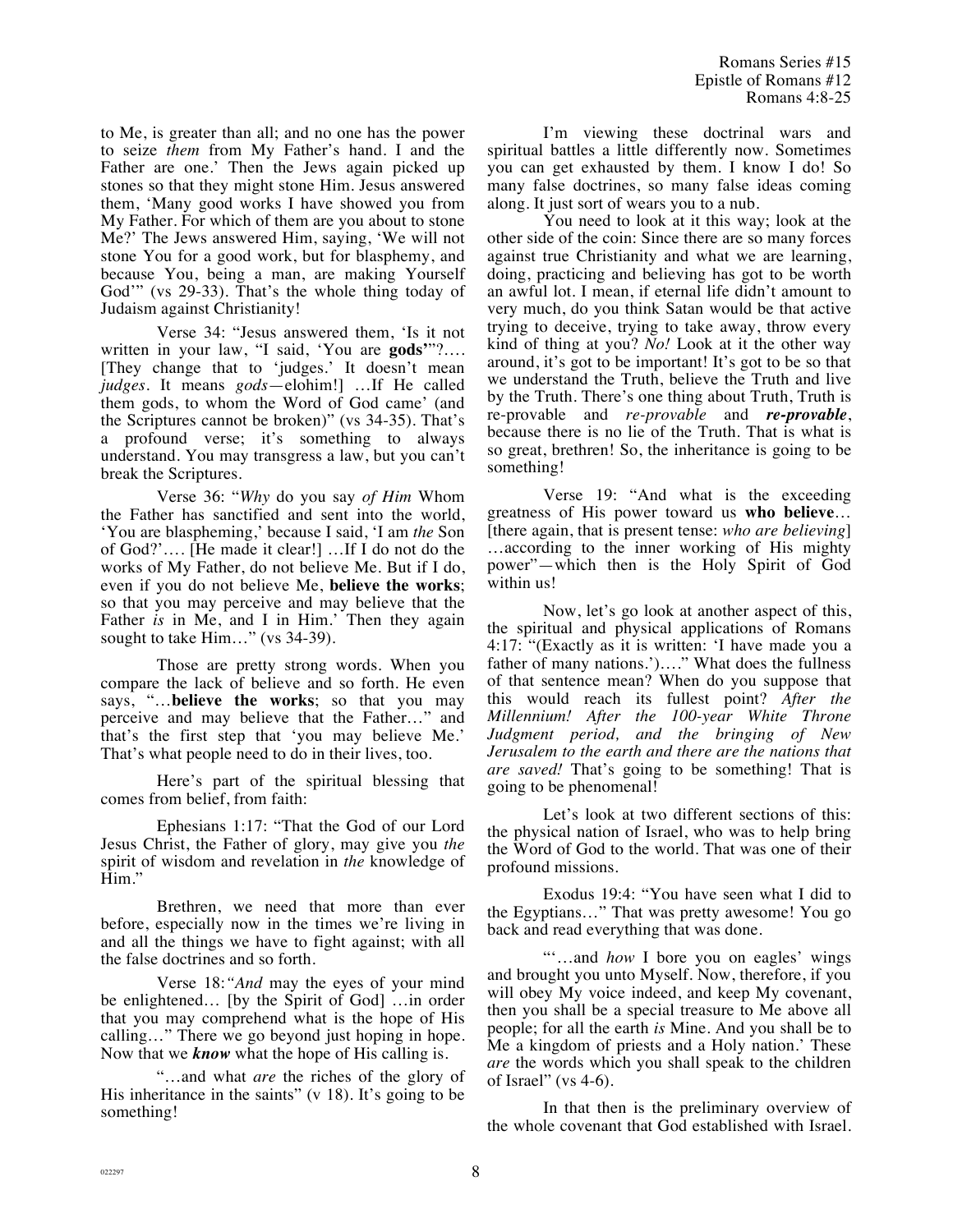Romans Series #15 Epistle of Romans #12 Romans 4:8-25

They were to be a kingdom of priests and a Holy nation. If they did that, just think how much better off the world would have been. They didn't do that.

Let's come down to the time of Christ, and let's see what Jesus said. This was the beginning of the ending of that covenant with Israel. Let's see what He warned the successors of that kingdom: the scribes, Pharisees and Sadducees.

Matthew 21:42: "Jesus said to them, 'Have you never read in the Scriptures…'" Isn't that interesting? I would have to say that most theologians never read the Scriptures. The Jews here, as theologians, never read the Scriptures. They claimed authority over them, but they never read them.

""..."*The* Stone that the builders rejected, this has become *the* Head of *the* corner. This was from *the* Lord, and it is wonderful in our eyes"? Because of this, I say to you… [the Scribes, Pharisees and chief priests] …the Kingdom of God shall be taken from you… [that's what was proposed in Exo. 19; they did not do it] …and it shall be given to a nation *that* produces the fruits of it'" (vs 42-43).

Who was that nation? *That is the Church of God!* We will be a mighty nation of kings and priests (Rev. 20), to serve with Christ as kings and priests? *Yes!*

Verse 44: "And the one who falls on this Stone shall be broken; but on whomever it shall fall, it will grind him to powder."

I want you to think of the Scripture that says, 'the Scripture can't be broken.' Heaven and earth shall pass, but 'My words shall not pass.'

Verse 45: "Now, after hearing His parables, the chief priests and the Pharisees knew that He was speaking about them…. [now they had a political consequence to watch out for] …And they sought to arrest Him, but they were afraid of the multitudes, because they held Him as a prophet" (vs 45-46).

Let's see how that shifted from Israel to the Church and now the application to what will then be the Church resurrected, or the true spiritual nation of Israel when Christ returns. Notice the parallel of what I just read in Matt. 21.

1-Peter 2:6: "For this reason it says in the Scripture, 'Behold, I place in Zion *the* Cornerstone, chosen *and* precious; and the one who believes in Him shall never be put to shame.' The preciousness *is* to you, therefore, who believe; but to those who disobey, *the* Stone that the builders rejected has become *the* Head of *the* corner, and a Stone of stumbling and a Rock of offense; *especially* to those who stumble at the Word, being disobedient, unto which *unbelief* they also were appointed. But you *are* a chosen stock, a royal priesthood, a Holy nation, a people for a possession *of God*, that you might proclaim His *excellent* virtues, Who called you out of darkness into His marvelous light; who once *were* not a people, but now *are the* people of God; who had not received mercy, but now have received mercy" (vs 6-10).

That's something! There is the complete shifting of it, from the nation of Israel. Now you understand why Paul said, 'circumcision avails nothing.' We're going to learn even more why it avails nothing.

When we read through this it will make it so much more understandable for you. With the things we've covered up to this point:

Galatians 3:1 "O foolish Galatians, who has bewitched you *into* not obeying the Truth, before whose eyes Jesus Christ, crucified, was set forth in a written public proclamation?.... [for all to read] …This only I desire to learn from you: did you receive the Spirit of God by works of law, or by *the* hearing of faith?" (vs 1-2)—*by the calling; by repenting!* How did we receive the Spirit of God? *That's how we received it!*

Verse 3: "Are you so foolish? Having begun in *the* Spirit, are you now being perfected in *the* flesh?"

That is the whole problem with all of these heresies and things that are coming along today. 'We're now going to have something new. We're now going to have something different.' Physical means; carnal means!

Verse 4: "Have you suffered so many things in vain, if indeed it h*as been* in vain?" If you are relying on *works of law,* then it was indeed in vain!

Verse 5: "Therefore, *consider this*: He Who is supplying the Spirit to you, and Who is working deeds of power among you, *is He doing it* by works of law or by *the* hearing of faith?"—because you believe God; you hear His Word; you believe His Word.

Verse 6: "*It is* exactly as *it is written*: 'Abraham believed God, and it was reckoned to him for righteousness.'" There is the crossover from Romans to Galatians right there! *Belief! Not a work.*

Verse 7: "Because of this, *you should* understand that those who *are* of faith are the *true* sons of Abraham." Now we are into that spiritual nation of Abraham.

Verse 8: "Now *in* the Scriptures, God seeing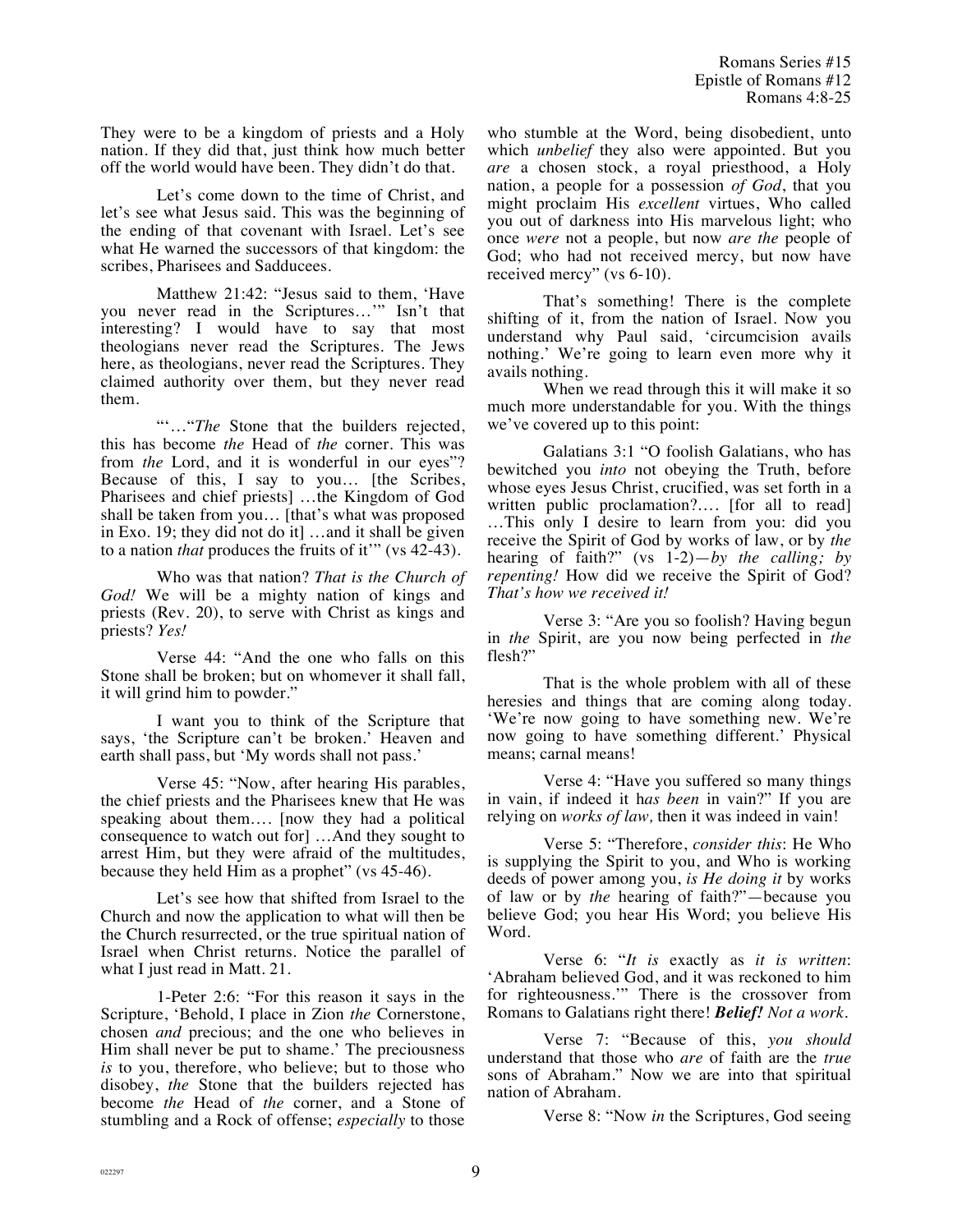in advance that He would justify the Gentiles by faith, preached the Gospel beforehand to Abraham, *saying*, 'In you shall all the nations be blessed.'"

True New Testament Christianity goes back to Abraham! Once you understand that, you will understand the great problems of trying to mix in Judaism, Catholicism or Protestantism in with it—or Muslimism or Hinduism—whatever you want to try and mix in with it. It goes back to Abraham.

Verse 9: "*It is* for this reason that those who are of faith are being blessed with the believing Abraham."

That's quite interesting the way that he put it. Abraham was already dead, but he had this in the present tense form showing that all during Abraham's life—after he was called—he was believing! This is an example for us to be believing.

Verse 10: "For as many as are *relying* on works of law are under a curse, because it is written, 'Cursed *is* everyone who does not continue in all things that have been written in the Book of the Law to do them.'"

Now then, let's answer that question: What does it mean? Protestants say that we are delivered from the law. What does Paul write? Are you delivered from the requirement to keep law? or Are you delivered from the curse? *The curse is transgression!* Now then, the New Covenant does not have the same requirements of the Old Covenant. *There's no temple!* If you want to go back and do the things of the Old Covenant, you must have a temple. Can you have a temple? *No! There's not one!* So, you're cursed if you try to do the things that are under that, because you can't do that.

Same way with all of the washings, all of the oblations, all of the works of law. That's why the New Covenant is based upon belief. Now it is spiritually applied. Another thing that's important: according to the Old Covenant you could not keep the Passover out of the land of Israel, so therefore, if you took the Passover outside the land of Israel you would be cursed! But the Old Covenant Passover has one meaning; the New Covenant Passover has another meaning. This is why he's saying it.

What else would bring a curse? *If you didn't do all the traditions, and all the added things!* In other words, if you are going to follow Judaism which is what he's saying here as we found in Gal. 2—you must do every single law that the Jews have—*period!* You can't do that. And if you break one—which you're going to—you're going to be under a curse, so therefore, if you're under a curse how are you going to get out from underneath it? *Only through Christ!* He's delivered us from the curse of the law!

Verse 11: "Therefore, *it is* evident that no one is being justified before God by *means of works of* law; because *it is written*, **'The just shall live by faith.'**"

- believe God
- believe Christ
- keep His laws and commandments from the heart
- believe that the sacrifice of Christ covers all your sins
- believe that you stand before God blameless, which you do

When you get to feeling really low, understand that God has you before Him as blameless! Not without sin, but blameless!

Verse 12: "Now then, the law is not based on faith…" No it isn't! In order to define everything, there must be a law for everything, and this is the whole curse of all law! Be it Judaism! Be it American law! Look at how many laws have been added from the Constitution. I mean, you've got laws, statutes, ordinances, regulation—book after book after book. This is what it's talking about here. Then you have those judges who get it all mixed up even more. Then you don't know.

"…but, 'The man who practices these things shall live in them'" (v 12). There's nothing wrong with that if you're living within them. However, it doesn't keep you from sinning. If you keep the Sabbath wonderfully this week, but you 'blow it' next week…. It's not based on faith.

Verse 13: "Christ has redeemed us from the curse of the law, having become a curse for us…" Think about that; let this sink deep into your heart and your mind as you come to the Passover time. The Creator, Who was perfect and Holy and righteous altogether, became a human being, never sinned, became a curse. He said, 'Ok, the way that I'm going to redeem mankind is I redeem them from the curse that I put upon them because of sin, and I take it myself.'

- Is that not just? *Yes, it is!*<br>• Is that not righteous! *Yes*
- Is that not righteous! *Yes, it is!*
- Does God understand? *Yes, He does!*

"…(for it is written, 'Cursed *is* everyone who hangs on a tree')… [that's why He was crucified] … in order that the blessing of Abraham might come to the Gentiles by Christ Jesus, *and* that we might receive the promise of the Spirit through faith" (vs 13-14). Based on that we have to remain in the faith. This is all what he's leading up to. Very important thing for us to understand: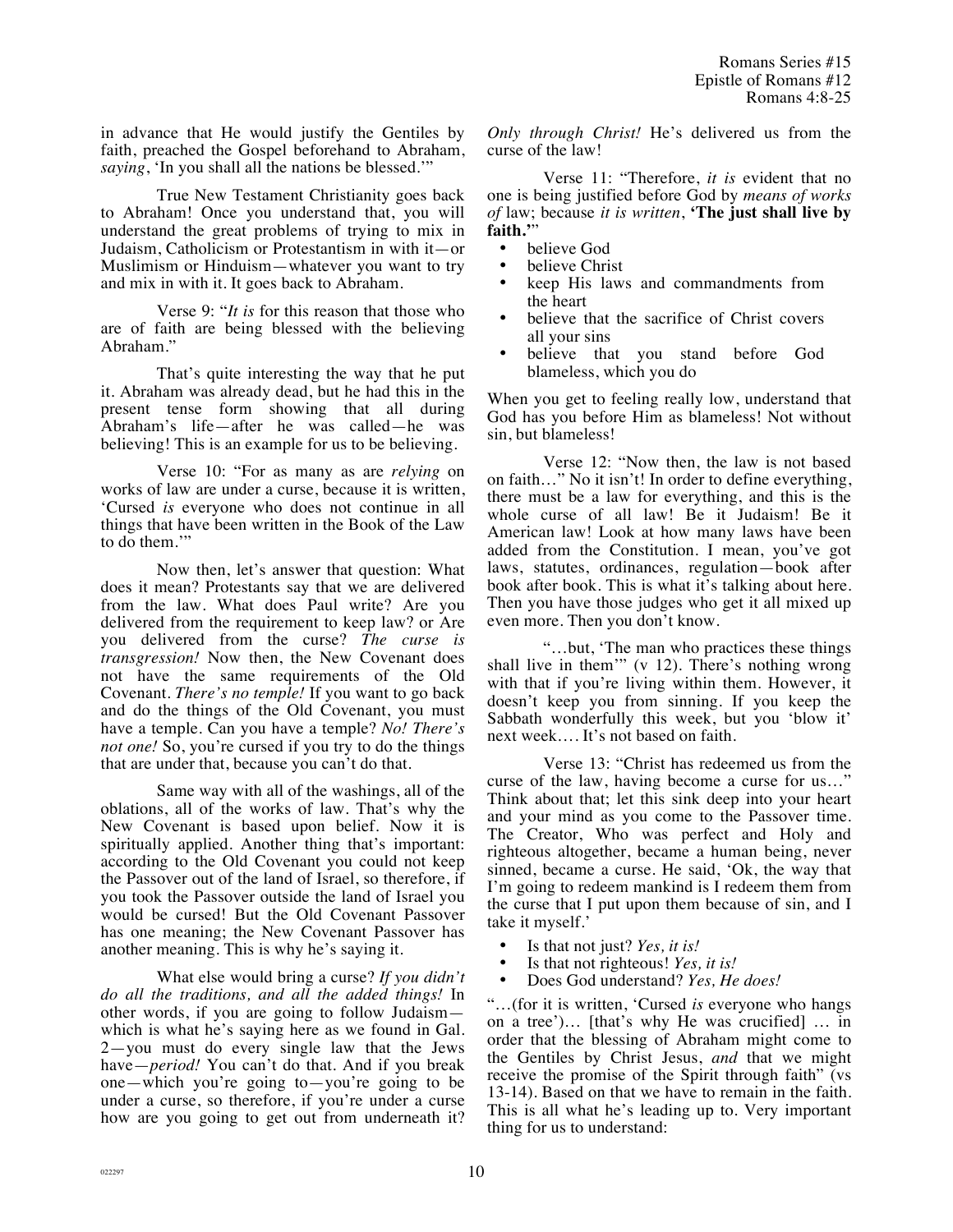Verse 15: "Brethren (I am speaking from a human perspective), even when a man's covenant has been ratified, no one nullifies *it*, or adds a codicil to it."

What is a 'codicil'? *A legal attachment!* That's what it means in the Greek. We'll understand the difference between a testament and a will; a covenant and a testamental will:

- **Covenant**—once it's made no one can add to or take from. It's enforced immediately, based upon your promise to perform.
- **Will**—being a testamental will—is not in effect until the person dies and can be changed at any time up to that person's death; or the person can nullify it himself. Not so, a covenant.

A covenant you make, it stands, you cannot change it, you cannot alter it, you cannot add to it especially the covenant with God. This is what we're dealing with here. We're going to compare that between the promise given to Abraham and the Law given to Israel later. This is the whole heart and core and dispute of Protestantism. No man is going to do that; no one can! Not even the Maker! Not even the maker of a covenant can change it. He can make another agreement alongside it, but it doesn't change what was given originally.

Verse 16: "Now, to Abraham and to his Seed were the promises spoken. He does not say, 'and to *your* seeds,' as of many; but as of one, 'and to your Seed,' which is Christ." We will see the parallel with Isaac when we get to that.

Verse 17: "Now this I say, *that the*  covenant… [with Abraham] …ratified beforehand by God to Christ—… [there was a covenant made by God to Christ. Most people don't realize that] …cannot be annulled by the Law, which was *given* four hundred and thirty years later, so as to make the promise of no effect."

The law given at Sinai cannot change the promise given to Abraham, because the promise given to Abraham is prima-facie; that means it's the primary source of the covenant down to Christ and with us. Nothing can change that! The Law was given, but that didn't change the promise. The promise here in this case is the covenant.

Verse 17: "Now this I say, *that the* covenant ratified beforehand by God to Christ cannot be annulled by the Law, which was *given* four hundred and thirty years later, so as to make the promise of no effect."

• What was the promise? *That your seed* 

*shall be as the stars of heaven!*

- What are the stars of heaven?
- What do they symbolize? *They symbolized glorified spirit beings resurrected from the dead!*

*The righteous shall shine as the stars of heaven* that was the promise!

Verse 18: "For if the inheritance *is* by law…"—which was 430 years later; now you've changed the conditions. You cannot change the conditions of a covenant.

"…*it is* no longer by promise. But God granted *it* to Abraham by promise" (v 18).

If you understand this part of Galatians, you understand the most complicated theological questions, which have divided Protestantism for 400 years. It is complicated, I know that, but if you can understand it—which I'll try and make it as understandable as I can—then you understand more than the Protestants.

Verse 19: "Why then the Law?…. [the giving of the Law to Israel] …It was placed alongside *the promises*… [It didn't change the promise, but 'was placed alongside' it] …for the purpose of *defining* transgressions, until the Seed should come to whom *the* promise was made… [it was only going to come down to Christ] …having been ordained through angels in the hand of a mediator."

Scriptures from *The Holy Bible in Its Original Order, A Faithful Version*  Scriptural References:

- 1) Romans 4:8-10
- 2) Genesis 15:5-6
- 3) Genesis 17:1
- 4) Matthew 5:48
- 5) Genesis 17:14, 23-24
- 6) Romans 4:11-25
- 7) Revelation 2:23
- 8) Hebrews 11:6
- 9) John 6:11-15, 25-36
- 10) John 7:37-39
- 11) John 10:22-39
- 12) Ephesians 1:17-19
- 13) Romans 4:17
- 14) Exodus 19:4-6
- 15) Matthew 21:42-46
- 16) 1 Peter 2:6-10
- 17) Galatians 3:1-19

Scriptures referenced, not quoted:

- Genesis 22
- Romans 2<br>• Acts 2 10
- Acts 2, 10